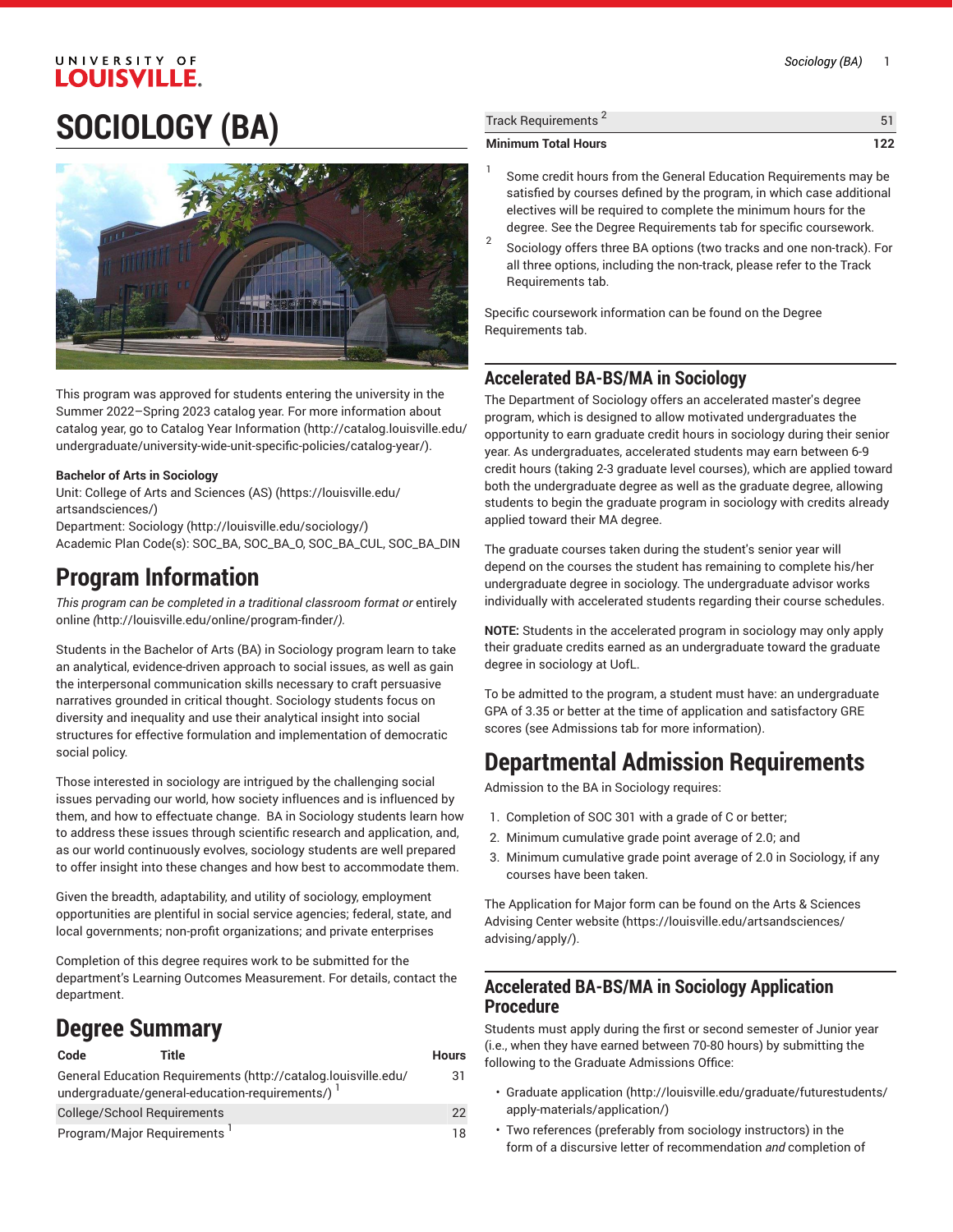the Letter of [Evaluation](https://louisville.app.box.com/s/w9jkkbu3cg10q7jtbwxo5rdkn2d1mjaa/) form [\(https://louisville.app.box.com/s/](https://louisville.app.box.com/s/w9jkkbu3cg10q7jtbwxo5rdkn2d1mjaa/) [w9jkkbu3cg10q7jtbwxo5rdkn2d1mjaa/](https://louisville.app.box.com/s/w9jkkbu3cg10q7jtbwxo5rdkn2d1mjaa/))

- Curriculum vitae (CV) or resume
- GRE scores.

Applicants must also submit to the Department of Sociology responses to the Sociology Graduate Admissions Questionnaire (below). Responses should be of sufficient length to give the Graduate Admissions Committee a basis for evaluating the student's interest in and ability to complete the program, and provide a sample of the student's writing. Responses can be submitted in four separate essays or

### **Admissions Questionnaire**

combined in one longer essay.

- 1. Please explain your reasons for applying to the accelerated master's program in sociology. What are your professional or occupational objectives (including any study beyond the master of arts in sociology)? How does this department's program fit into those objectives?
- 2. What areas of sociology do you find especially interesting for study and/or research?
- 3. What positions of responsibility, if any, have you had, and what, specifically, do you believe you have gained from such experience? Positions may include not only employment, but offices held in organizations, volunteer work, etc.
- 4. Please summarize what you believe to be your most important accomplishments to date, including those in the academic or occupational areas.

## **General Education Requirements**

| Code                                                                                                                                                                                       | Title                                                                                                                                 | <b>Hours</b> |   | SOC 415        | Sociology of Death & Dying - CU                                                                                                                                                                                                                                                                                                                                                                                                        |
|--------------------------------------------------------------------------------------------------------------------------------------------------------------------------------------------|---------------------------------------------------------------------------------------------------------------------------------------|--------------|---|----------------|----------------------------------------------------------------------------------------------------------------------------------------------------------------------------------------------------------------------------------------------------------------------------------------------------------------------------------------------------------------------------------------------------------------------------------------|
| General Education Requirements (http://catalog.louisville.edu/                                                                                                                             |                                                                                                                                       |              |   | <b>SOC 425</b> | Sociology of Leisure - CUE                                                                                                                                                                                                                                                                                                                                                                                                             |
|                                                                                                                                                                                            | undergraduate/general-education-requirements/)                                                                                        | 31           |   | SOC 435        | Sociology of Health and Illness -                                                                                                                                                                                                                                                                                                                                                                                                      |
|                                                                                                                                                                                            | The following courses are required by the program and can satisfy                                                                     |              |   | <b>SOC 440</b> | The Health Care System - CUE                                                                                                                                                                                                                                                                                                                                                                                                           |
|                                                                                                                                                                                            | the respective General Education Requirement:                                                                                         |              |   | SOC 450        | Special Topics in Sociology - CU                                                                                                                                                                                                                                                                                                                                                                                                       |
| SOC 202                                                                                                                                                                                    | Social Problems - SB, D1                                                                                                              |              |   | <b>SOC 454</b> | Social Inequality & Stratification                                                                                                                                                                                                                                                                                                                                                                                                     |
|                                                                                                                                                                                            | or SOC 210 Race in the United States - D1, SB                                                                                         |              |   | <b>SOC 455</b> | Sociology of Work - CUE, WR                                                                                                                                                                                                                                                                                                                                                                                                            |
|                                                                                                                                                                                            |                                                                                                                                       |              |   | SOC 464        | Race and Ethnicity - WR, CUE                                                                                                                                                                                                                                                                                                                                                                                                           |
|                                                                                                                                                                                            | *All degrees require the completion of the University-wide General<br>Education Program (link provided above). Some General Education |              |   | <b>SOC 470</b> | Political Sociology - CUE                                                                                                                                                                                                                                                                                                                                                                                                              |
| requirements may be met in the requirements for the major or supporting<br>coursework, in which case additional electives may be required to<br>complete the minimum hours for the degree. |                                                                                                                                       |              |   | <b>SOC 472</b> | Sociology of Education - WR, CU                                                                                                                                                                                                                                                                                                                                                                                                        |
|                                                                                                                                                                                            |                                                                                                                                       |              |   | <b>SOC 480</b> | Juvenile Delinguency - CUE                                                                                                                                                                                                                                                                                                                                                                                                             |
|                                                                                                                                                                                            |                                                                                                                                       |              |   | <b>SOC 499</b> | Senior Honors Thesis - WR, CUE                                                                                                                                                                                                                                                                                                                                                                                                         |
|                                                                                                                                                                                            | <b>College/School Requirements</b>                                                                                                    |              |   |                | Completion of the intermediate level of a single                                                                                                                                                                                                                                                                                                                                                                                       |
| Code                                                                                                                                                                                       | Title                                                                                                                                 | <b>Hours</b> |   |                | In addition to courses counted toward General                                                                                                                                                                                                                                                                                                                                                                                          |
| <b>Arts &amp; Sciences Requirements</b>                                                                                                                                                    |                                                                                                                                       |              | 3 |                | must be at 300 level or above                                                                                                                                                                                                                                                                                                                                                                                                          |
| <b>GEN 100</b>                                                                                                                                                                             | Student Success Center First Year Experience                                                                                          |              | 4 |                | May be incorporated into other degree requiren                                                                                                                                                                                                                                                                                                                                                                                         |
| or GEN 101<br>Arts & Sciences First Year Experience                                                                                                                                        |                                                                                                                                       |              |   | requirement.   | May be used to satisfy a General Education: Ca                                                                                                                                                                                                                                                                                                                                                                                         |
| Foreign Language                                                                                                                                                                           |                                                                                                                                       | 12           | 5 |                | $\begin{array}{ccccccccccccccccc}\n\multicolumn{4}{c }{\n\multicolumn{4}{c }{\n\multicolumn{4}{c }{\n\multicolumn{4}{c }{\n\multicolumn{4}{c }{\n\multicolumn{4}{c }{\n\multicolumn{4}{c }{\n\multicolumn{4}{c }{\n\multicolumn{4}{c }{\n\multicolumn{4}{c }{\n\multicolumn{4}{c }{\n\multicolumn{4}{c }{\n\multicolumn{4}{c }{\n\multicolumn{4}{c }{\n\multicolumn{4}{c }{\n\multicolumn{4}{c }{\n\multicolumn{4}{c }{\n\multicolumn$ |

**Minimum Total Hours 22**

Electives in Humanities or Natural Sciences<sup>2</sup>

WR—two approved courses at the 300 level or above  $^3$ 

## **Program/Major Requirements**

| Code                           | <b>Title</b>                                       | <b>Hours</b> |
|--------------------------------|----------------------------------------------------|--------------|
| <b>Department of Sociology</b> |                                                    |              |
| SOC 201                        | Introduction to Sociology - SB                     | 3            |
| SOC 202                        | Social Problems - SB, D1 <sup>4</sup>              | 3            |
| or SOC 210                     | Race in the United States - D1, SB                 |              |
| SOC 301                        | Introduction to Social Statistics                  | 3            |
| SOC 303                        | Introduction to Research Methods - WR <sup>5</sup> | 3            |
| SOC 320                        | Social Theory - WR <sup>5</sup>                    | 3            |
| SOC 323                        | Diversity and Inequality                           | 3            |
| <b>Minimum Total Hours</b>     | 18                                                 |              |

| Code | Title                                           | Hours |
|------|-------------------------------------------------|-------|
|      | Track Requirements (see Track Requirements tab) |       |

Sociology majors may take no more than six hours of "Special Topics" courses in Sociology to meet degree requirements.

At least 50 of the total minimum hours required must be at the 300 level or above.

| Code                                                      | Title                                                                             | <b>Hours</b> |  |  |  |
|-----------------------------------------------------------|-----------------------------------------------------------------------------------|--------------|--|--|--|
|                                                           | <b>Culminating Undergraduate Experience (Graduation requirement)</b> <sup>6</sup> |              |  |  |  |
| Requirement fulfilled by completing one of the following: |                                                                                   |              |  |  |  |
| SOC 400                                                   | Independent Study - CUE                                                           |              |  |  |  |
| SOC 405                                                   | Voluntarism - CUE                                                                 |              |  |  |  |
| SOC 406                                                   | Applied Sociology - CUE                                                           |              |  |  |  |
| SOC 410                                                   | Sociology of Aging - CUE                                                          |              |  |  |  |
| SOC 415                                                   | Sociology of Death & Dying - CUE                                                  |              |  |  |  |
| <b>SOC 425</b>                                            | Sociology of Leisure - CUE                                                        |              |  |  |  |
| SOC 435                                                   | Sociology of Health and Illness - CUE                                             |              |  |  |  |
| SOC 440                                                   | The Health Care System - CUE                                                      |              |  |  |  |
| SOC 450                                                   | Special Topics in Sociology - CUE                                                 |              |  |  |  |
| SOC 454                                                   | Social Inequality & Stratification - WR, CUE                                      |              |  |  |  |

|     | SOC 454 | Social Inequality & Stratification - WR, CUE |
|-----|---------|----------------------------------------------|
|     | SOC 455 | Sociology of Work - CUE, WR                  |
|     | SOC 464 | Race and Ethnicity - WR, CUE                 |
|     | SOC 470 | Political Sociology - CUE                    |
| ing | SOC 472 | Sociology of Education - WR, CUE             |
|     | SOC 480 | Juvenile Delinguency - CUE                   |

Completion of the intermediate level of a single foreign language

- n addition to courses counted toward General Education; 6 hours must be at 300 level or above
- Aay be incorporated into other degree requirements

9

- Aay be used to satisfy a General Education: Cardinal Core eauirement.
- 5 SOC 303 and SOC 320 must be completed with a grade of C or better.

6 The list of approved CUE courses appears above. At least one of the 400-level courses taken to satisfy track requirements must be a designated CUE course.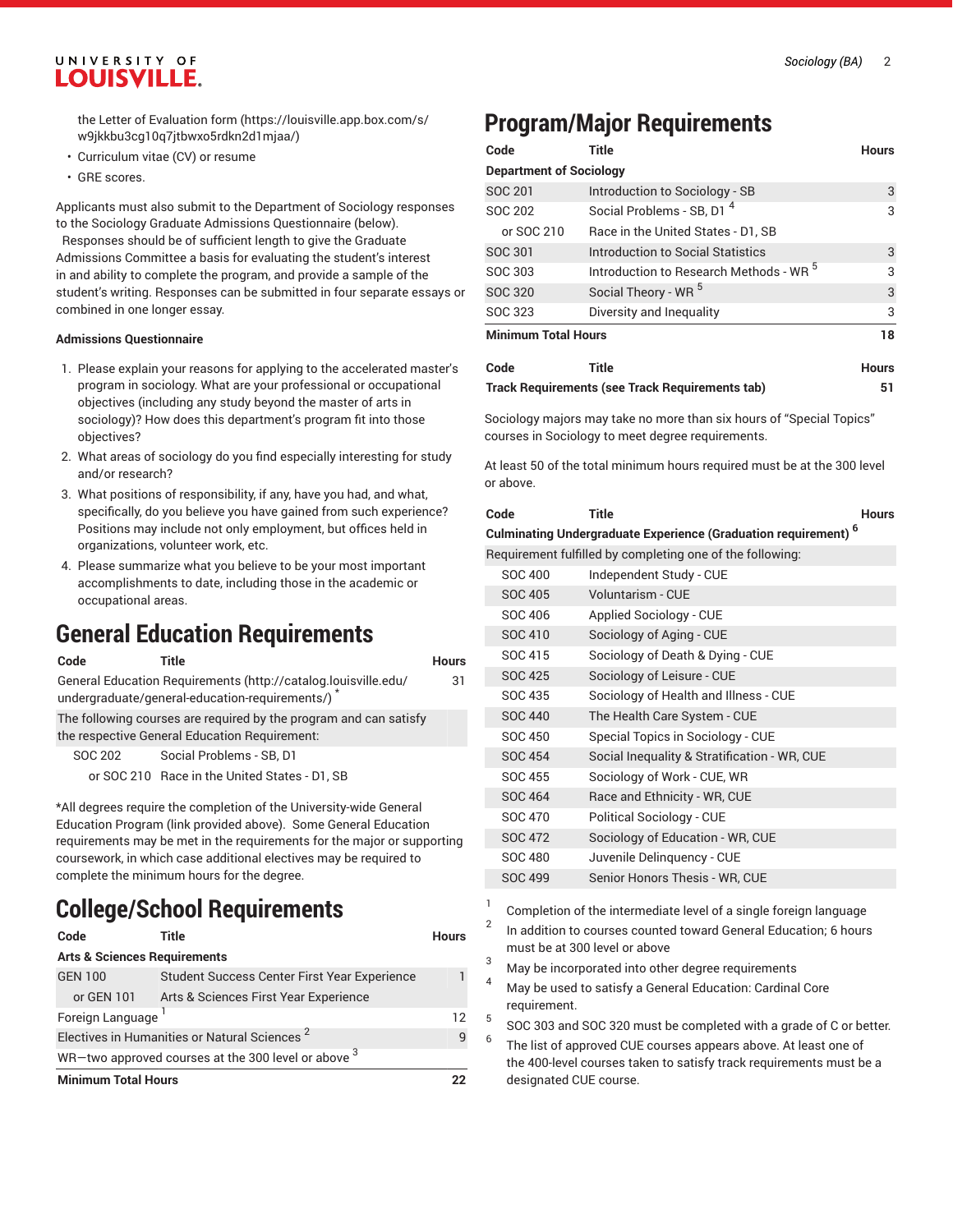# **Track Requirements**

Students who satisfy General Education Requirements by courses defined by the program will require additional electives to complete the minimum hours for the degree.

## **Non-Track Sociology BA**

Academic Plan Code(s): SOC\_BA

| Code                                                                                                       | Title                                                                     | <b>Hours</b> |  |  |  |  |
|------------------------------------------------------------------------------------------------------------|---------------------------------------------------------------------------|--------------|--|--|--|--|
| <b>Environment, Health and Population Studies</b>                                                          |                                                                           |              |  |  |  |  |
|                                                                                                            | Select one of the following courses:<br>3                                 |              |  |  |  |  |
| SOC 305                                                                                                    | Urban Sociology                                                           |              |  |  |  |  |
| SOC 306                                                                                                    | Demography                                                                |              |  |  |  |  |
| SOC 307                                                                                                    | <b>Rural Sociology</b>                                                    |              |  |  |  |  |
| SOC 315                                                                                                    | <b>Environmental Sociology</b>                                            |              |  |  |  |  |
| SOC 329                                                                                                    | Sociology of Families                                                     |              |  |  |  |  |
| <b>SOC 340</b>                                                                                             | <b>Mental Health and Illness</b>                                          |              |  |  |  |  |
| SOC 342                                                                                                    | <b>Medical Sociology</b>                                                  |              |  |  |  |  |
| <b>SOC 343</b>                                                                                             | Sociology of Women's Health                                               |              |  |  |  |  |
| SOC 350                                                                                                    | Special Topics in Sociology <sup>1</sup>                                  |              |  |  |  |  |
| SOC 392                                                                                                    | Faces of Global Poverty - WR                                              |              |  |  |  |  |
| SOC 394                                                                                                    | <b>Globalization, Culture and Third-World</b><br>Development              |              |  |  |  |  |
|                                                                                                            | Social Inequalities, Behavioral, and Structural Studies                   |              |  |  |  |  |
|                                                                                                            | Select two of the following courses:                                      | 6            |  |  |  |  |
| <b>SOC 325</b>                                                                                             | Sociology of Human Sexuality                                              |              |  |  |  |  |
| SOC 327                                                                                                    | Sociology of Gender                                                       |              |  |  |  |  |
| SOC 334                                                                                                    | Sociology of Deviant Behavior                                             |              |  |  |  |  |
| SOC 336                                                                                                    | Criminology                                                               |              |  |  |  |  |
| <b>SOC 344</b>                                                                                             | Sociology of Music in Contemporary America                                |              |  |  |  |  |
| SOC 346                                                                                                    | Sociology of Religion                                                     |              |  |  |  |  |
| <b>SOC 374</b>                                                                                             | Money, Economics and Society - WR                                         |              |  |  |  |  |
| SOC 380                                                                                                    | <b>Animals and Society</b>                                                |              |  |  |  |  |
|                                                                                                            | Four 400-level Sociology electives <sup>2</sup>                           | 12           |  |  |  |  |
|                                                                                                            | <b>Social Science Supporting Courses</b>                                  |              |  |  |  |  |
|                                                                                                            | Select one of the following courses:                                      | 3            |  |  |  |  |
| <b>ANTH 201</b>                                                                                            | Introduction to Cultural Anthropology - D2, SB                            |              |  |  |  |  |
| <b>LALS 310</b>                                                                                            | Introduction to Latin American Studies - D2, SB                           |              |  |  |  |  |
| <b>PAS 200</b>                                                                                             | Introduction to Pan-African Studies - D1, SB                              |              |  |  |  |  |
| <b>WGST 201</b>                                                                                            | Women In American Culture - AH. D1                                        |              |  |  |  |  |
| <b>WGST 301</b>                                                                                            | Introduction to Lesbian, Gay, Bisexual,<br>Transgender, and Queer Studies |              |  |  |  |  |
| 15<br>Electives in Social Sciences other than Sociology, of which 6 hours<br>must be at 300 level or above |                                                                           |              |  |  |  |  |
| <b>Minimum Electives</b>                                                                                   |                                                                           | 12           |  |  |  |  |
| <b>Minimum Total Hours</b><br>51                                                                           |                                                                           |              |  |  |  |  |

1 SOC 350 may be used to satisfy this degree requirement depending on the appropriateness of its topic and with the department undergraduate advisor's approval. Other sociology electives may be substituted upon approval from the department undergraduate advisor.

2 One of these 400-level electives must be a designated Sociology CUE course.

## **BA in Sociology with a Track in Diversity and Inequality**

Academic Plan Code(s): SOC\_BA\_DIN

| Code                                     | <b>Title</b>                                                              | <b>Hours</b>      |
|------------------------------------------|---------------------------------------------------------------------------|-------------------|
|                                          | Select three of the following courses:                                    | 9                 |
| SOC 305                                  | Urban Sociology                                                           |                   |
| SOC 306                                  | Demography                                                                |                   |
| SOC 315                                  | <b>Environmental Sociology</b>                                            |                   |
| SOC 325                                  | Sociology of Human Sexuality                                              |                   |
| SOC 327                                  | Sociology of Gender                                                       |                   |
| SOC 329                                  | <b>Sociology of Families</b>                                              |                   |
| SOC 334                                  | Sociology of Deviant Behavior                                             |                   |
| SOC 343                                  | Sociology of Women's Health                                               |                   |
| <b>SOC 346</b>                           | Sociology of Religion                                                     |                   |
| SOC 350                                  | Special Topics in Sociology <sup>1</sup>                                  |                   |
| SOC 374                                  | Money, Economics and Society - WR                                         |                   |
| SOC 392                                  | Faces of Global Poverty - WR                                              |                   |
|                                          | Select four of the following courses:                                     | 12                |
| SOC 410                                  | Sociology of Aging - CUE                                                  |                   |
| <b>SOC 415</b>                           | Sociology of Death & Dying - CUE                                          |                   |
| SOC 420                                  | Sociology of Sport                                                        |                   |
| <b>SOC 425</b>                           | Sociology of Leisure - CUE                                                |                   |
| <b>SOC 442</b>                           | Sociology of Disabilities                                                 |                   |
| <b>SOC 450</b>                           | Special Topics in Sociology - CUE                                         |                   |
| <b>SOC 454</b>                           | Social Inequality & Stratification - WR, CUE                              |                   |
| <b>SOC 456</b>                           | <b>Gender and Work</b>                                                    |                   |
| <b>SOC 460</b>                           | Gender in the Middle East                                                 |                   |
| <b>SOC 464</b>                           | Race and Ethnicity - WR, CUE                                              |                   |
| <b>SOC 470</b>                           | <b>Political Sociology - CUE</b>                                          |                   |
| <b>SOC 472</b>                           | Sociology of Education - WR, CUE                                          |                   |
| <b>Social Science Supporting Courses</b> |                                                                           |                   |
|                                          | Select two of the following courses:                                      | 6                 |
| <b>ANTH 201</b>                          | Introduction to Cultural Anthropology - D2, SB                            |                   |
| <b>LALS 310</b>                          | Introduction to Latin American Studies - D2, SB                           |                   |
| <b>PAS 200</b>                           | Introduction to Pan-African Studies - D1, SB                              |                   |
| <b>WGST 201</b>                          | Women In American Culture - AH, D1                                        |                   |
| <b>WGST 301</b>                          | Introduction to Lesbian, Gay, Bisexual,<br>Transgender, and Queer Studies |                   |
| be at the 300+ level:                    | Select four of the following courses, at least six hours of which must    | $12 \overline{ }$ |
| <b>ANTH 309</b>                          | Sex. Gender and Culture                                                   |                   |
| <b>ANTH 310</b>                          | Race, Culture, Identity                                                   |                   |
| <b>ANTH 318</b>                          | African-American Cultural Traditions                                      |                   |
| <b>ANTH 320</b>                          | Indigenous Peoples of North America - SBH, D1                             |                   |
| <b>ANTH 321</b>                          | American Indian Women                                                     |                   |
| <b>ANTH 331</b>                          | Anthropology of Religion                                                  |                   |
| <b>ANTH 339</b>                          | The Anthropology of Space and Place                                       |                   |
| <b>ANTH 340</b>                          | Human Rights                                                              |                   |
| CJ 352                                   | <b>Sex Crimes</b>                                                         |                   |
| CJ 360                                   | Juvenile Justice                                                          |                   |
| CJ 375                                   | Social and Restorative Justice                                            |                   |
| CJ 405                                   | <b>Crimes Against the Elderly</b>                                         |                   |
| CJ 430                                   | <b>Environmental Crime</b>                                                |                   |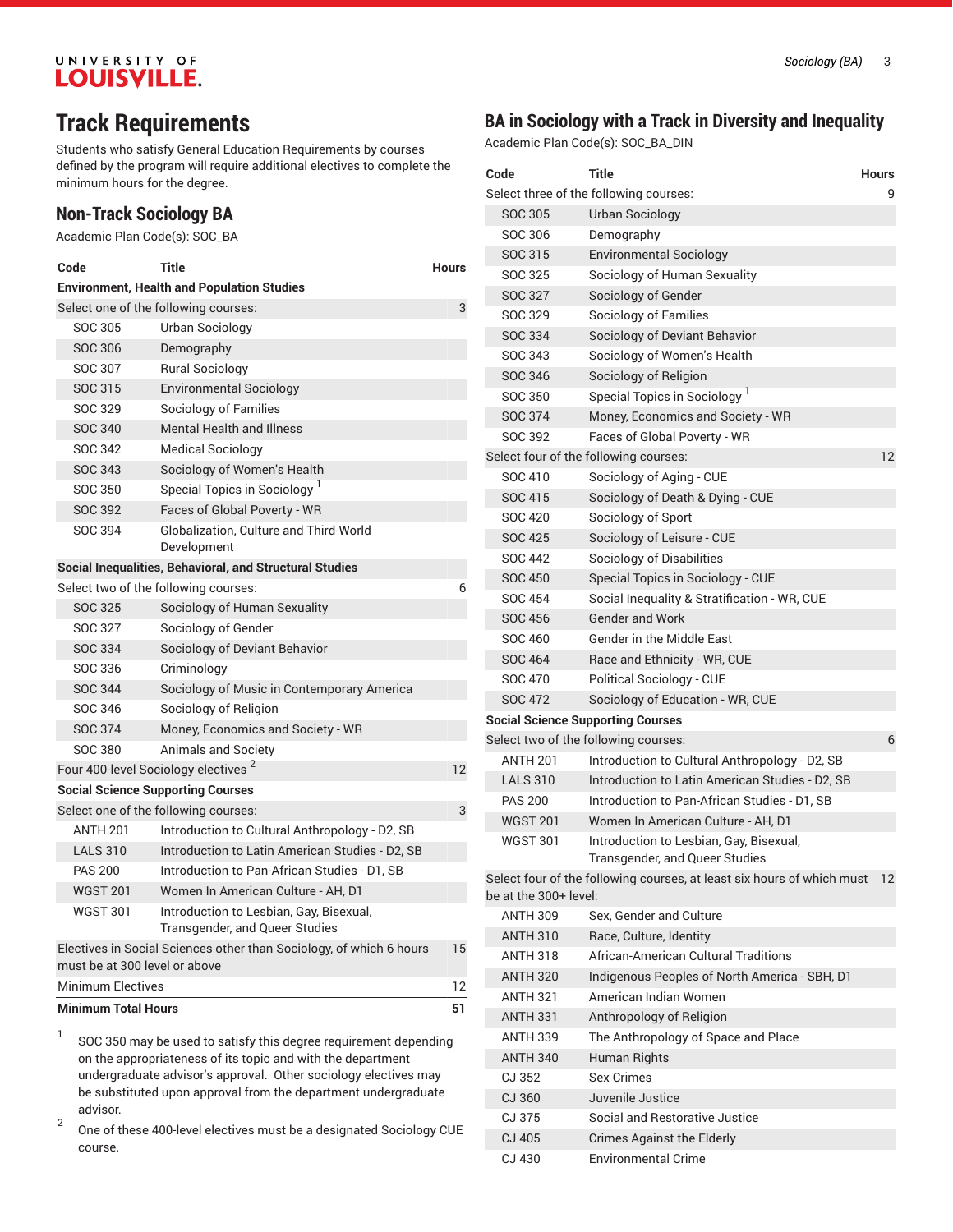| <b>Minimum Total Hours</b><br>51 |                   |                                                                                                                               |    |  |
|----------------------------------|-------------------|-------------------------------------------------------------------------------------------------------------------------------|----|--|
|                                  | Minimum Electives |                                                                                                                               | 12 |  |
|                                  | <b>WGST 349</b>   | Color Complex of Black Women                                                                                                  |    |  |
|                                  | <b>POLS 327</b>   | African-American Politics - SB, D1                                                                                            |    |  |
|                                  | <b>POLS 324</b>   | <b>Women in American Politics</b>                                                                                             |    |  |
|                                  | <b>POLS 323</b>   | <b>Oueer Politics</b>                                                                                                         |    |  |
|                                  | <b>POLS 318</b>   | Religion and United States Politics - SB, D1                                                                                  |    |  |
|                                  | <b>POLS 316</b>   | Gender, Sexuality & Law                                                                                                       |    |  |
|                                  | <b>POLS 315</b>   | Race, Law and Politics - D1, SB                                                                                               |    |  |
|                                  | <b>PEAC 325</b>   | Peace, Justice & Conflict Transformation                                                                                      |    |  |
| <b>PAS 374</b>                   |                   | The Black Power Movement                                                                                                      |    |  |
| <b>PAS 364</b>                   |                   | Racism and Sexism - D1, SB                                                                                                    |    |  |
| <b>PAS 344</b>                   |                   | Black Lesbian Lives                                                                                                           |    |  |
| <b>PAS 339</b>                   |                   | Black Women and the Criminology System                                                                                        |    |  |
| <b>PAS 338</b>                   |                   | Race and Economics                                                                                                            |    |  |
| <b>PAS 335</b>                   |                   | Survey of African-American Education - D1, SB                                                                                 |    |  |
| <b>PAS 333</b>                   |                   | Black Student Experience: Issues with Persistence<br>& Inclusion in PWIs                                                      |    |  |
| <b>PAS 327</b>                   |                   | Politics of the Black Community - D1, SB                                                                                      |    |  |
| <b>PAS 325</b>                   |                   | Politics of Black Male Identity in Post-Modern<br>America                                                                     |    |  |
| <b>PAS 324</b>                   |                   | Politics, Political Violence and Black Resistance                                                                             |    |  |
| <b>PAS 305</b>                   |                   | Legal Lynchings: A Survey of Race, Law, and the<br>American Justice System                                                    |    |  |
| <b>PAS 247</b>                   |                   | Language, Protest and Identity - SB, D1                                                                                       |    |  |
| <b>PAS 205</b>                   |                   | Race, Color and Consciousness - SB, D1                                                                                        |    |  |
|                                  | <b>HIST 326</b>   | History of Childhood in America - D1, WR, SBH                                                                                 |    |  |
|                                  | <b>HIST 324</b>   | The History of Women, 1700 to the Present                                                                                     |    |  |
|                                  | <b>HIST 323</b>   | Modern American Social Movements                                                                                              |    |  |
|                                  | <b>HIST 322</b>   | The History of the Civil Rights Movement, 1900 to<br>Present                                                                  |    |  |
|                                  | <b>HIST 320</b>   | African-American History II - D1, SBH                                                                                         |    |  |
|                                  | <b>HIST 319</b>   | African-American History I - D1, SBH                                                                                          |    |  |
|                                  | <b>HIST 313</b>   | <b>Comparative Environmental History</b>                                                                                      |    |  |
|                                  | <b>GEOG 340</b>   | <b>Environmental Conflict in the United States:</b><br><b>Historical Foundations &amp; Contemporary Problems</b><br>- SBH, D1 |    |  |
|                                  | <b>GEOG 324</b>   | Race and Place                                                                                                                |    |  |
|                                  | <b>ECON 370</b>   | <b>Public Choice and Political Economy</b>                                                                                    |    |  |
|                                  | <b>ECON 331</b>   | Labor Economics                                                                                                               |    |  |
|                                  | <b>COMM 326</b>   | African Americans in American Media                                                                                           |    |  |
|                                  | <b>COMM 325</b>   | Communicating Hip-Hop Culture                                                                                                 |    |  |
| CJ 440                           |                   | Human Trafficking: Critical Thinking About<br>Modern-Day Slavery                                                              |    |  |
|                                  |                   |                                                                                                                               |    |  |

1 SOC 350 may be used to satisfy this degree requirement depending on the appropriateness of its topic and with the department undergraduate advisor's approval. Other sociology electives may be substituted upon approval from the department undergraduate advisor.

## **BA in Sociology with a Track in Sociology of Culture**

Academic Plan Code(s): SOC\_BA\_CUL

| Code                                     | Title                                                                     | Hours |
|------------------------------------------|---------------------------------------------------------------------------|-------|
|                                          | Select three of the following courses:                                    | 9     |
| <b>SOC 305</b>                           | <b>Urban Sociology</b>                                                    |       |
| SOC 325                                  | Sociology of Human Sexuality                                              |       |
| SOC 327                                  | Sociology of Gender                                                       |       |
| SOC 329                                  | Sociology of Families                                                     |       |
| SOC 344                                  | Sociology of Music in Contemporary America                                |       |
| SOC 346                                  | Sociology of Religion                                                     |       |
| SOC 350                                  | Special Topics in Sociology <sup>1</sup>                                  |       |
| SOC 374                                  | Money, Economics and Society - WR                                         |       |
| SOC 380                                  | <b>Animals and Society</b>                                                |       |
| Select four of the following courses:    |                                                                           | 12    |
| SOC 415                                  | Sociology of Death & Dying - CUE                                          |       |
| SOC 420                                  | Sociology of Sport                                                        |       |
| <b>SOC 425</b>                           | Sociology of Leisure - CUE                                                |       |
| <b>SOC 450</b>                           | Special Topics in Sociology - CUE                                         |       |
| <b>SOC 454</b>                           | Social Inequality & Stratification - WR, CUE                              |       |
| SOC 455                                  | Sociology of Work - CUE, WR                                               |       |
| <b>SOC 456</b>                           | <b>Gender and Work</b>                                                    |       |
| SOC 464                                  | Race and Ethnicity - WR, CUE                                              |       |
| <b>SOC 470</b>                           | <b>Political Sociology - CUE</b>                                          |       |
| SOC 472                                  | Sociology of Education - WR, CUE                                          |       |
| <b>Social Science Supporting Courses</b> |                                                                           |       |
| Select two of the following courses:     |                                                                           | 6     |
| <b>ANTH 201</b>                          | Introduction to Cultural Anthropology - D2, SB                            |       |
| <b>LALS 310</b>                          | Introduction to Latin American Studies - D2, SB                           |       |
| <b>PAS 200</b>                           | Introduction to Pan-African Studies - D1, SB                              |       |
| <b>WGST 201</b>                          | Women In American Culture - AH, D1                                        |       |
| <b>WGST 301</b>                          | Introduction to Lesbian, Gay, Bisexual,<br>Transgender, and Queer Studies |       |
| be at the 300+ level:                    | Select four of the following courses, at least six hours of which must    | 12    |
| <b>ANTH 205</b>                          | Music in World Cultures - SB, D2                                          |       |
| <b>ANTH 309</b>                          | Sex, Gender and Culture                                                   |       |
| <b>ANTH 310</b>                          | Race, Culture, Identity                                                   |       |
| <b>ANTH 318</b>                          | African-American Cultural Traditions                                      |       |
| <b>ANTH 320</b>                          | Indigenous Peoples of North America - SBH, D1                             |       |
| <b>ANTH 321</b>                          | American Indian Women                                                     |       |
| <b>ANTH 328</b>                          | Environmental Archaeology                                                 |       |
| ANTH 331                                 | Anthropology of Religion                                                  |       |
| <b>ANTH 332</b>                          | Ecology, Politics and Culture                                             |       |
| ANTH 334                                 | Conflict, Law, and Culture                                                |       |
| <b>ANTH 339</b>                          | The Anthropology of Space and Place                                       |       |
| <b>ANTH 340</b>                          | Human Rights                                                              |       |
| <b>ANTH 342</b>                          | Museums, Culture and Nationhood                                           |       |
| <b>ANTH 343</b>                          | Language and Culture - AH, D1                                             |       |
| <b>COMM 433</b>                          | <b>Children and Television - WR</b>                                       |       |
| <b>COMM 435</b>                          | Media, Culture and Society                                                |       |
| <b>GEOG 324</b>                          | Race and Place                                                            |       |
| <b>PAS 214</b>                           | African-American Music - D1, AH                                           |       |
| <b>PAS 272</b>                           | Reggae Music & the Politics of Black Liberation -<br>D2, AH               |       |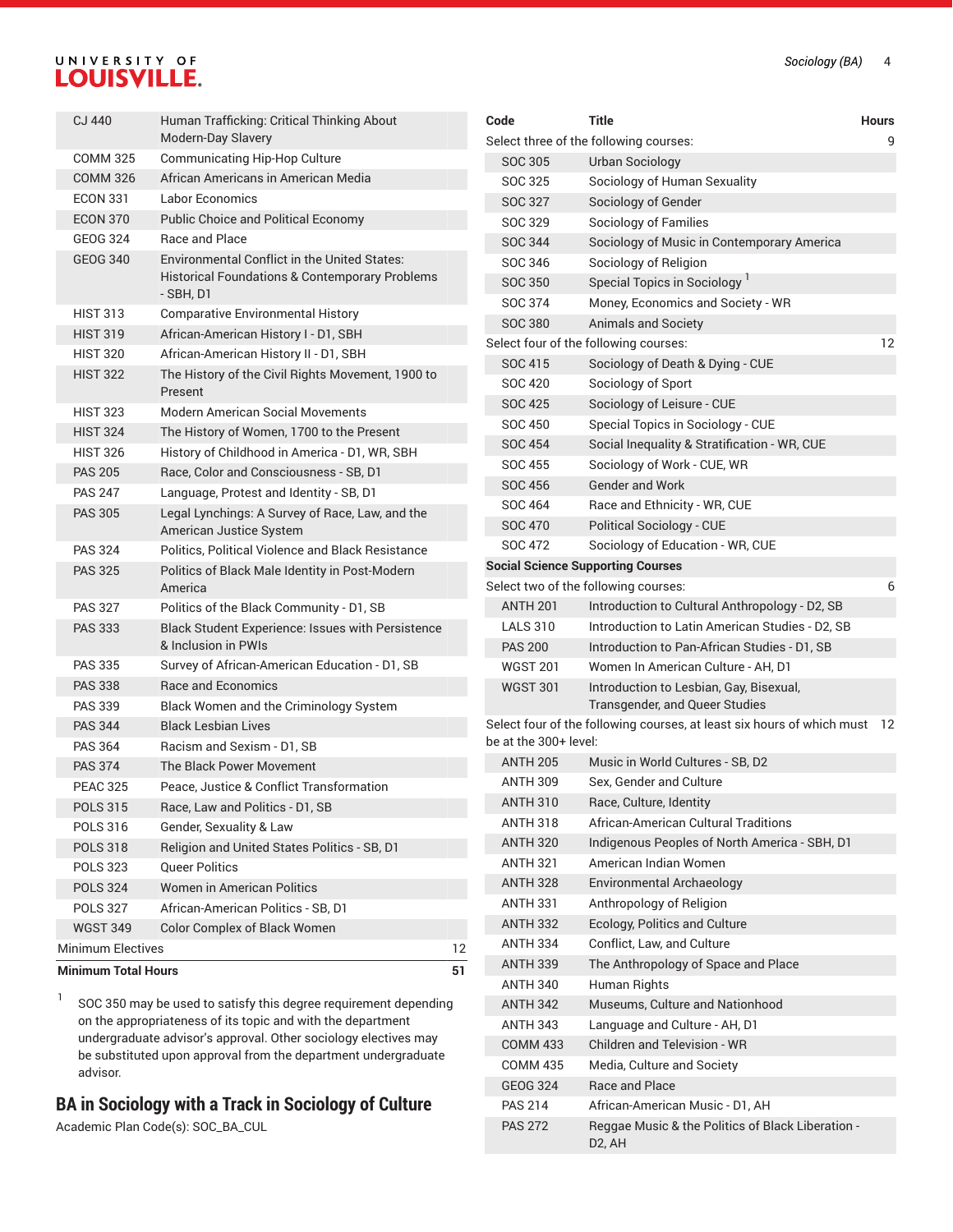| <b>Minimum Total Hours</b> |                                                                  |    |  |
|----------------------------|------------------------------------------------------------------|----|--|
| Minimum Electives          |                                                                  | 12 |  |
| <b>WGST 538</b>            | Woman and Sport                                                  |    |  |
| <b>WGST 523</b>            | Gender and Popular Music - WR                                    |    |  |
| <b>WGST 522</b>            | The Body in Popular Media - WR                                   |    |  |
| <b>WGST 395</b>            | Women, Media and Culture - D1, AH                                |    |  |
| <b>WGST 303</b>            | Humanities and Gender - AH, D2                                   |    |  |
| <b>WGST 203</b>            | Gender Issues in Public Dialogue - OC, D1                        |    |  |
| <b>PAS 372</b>             | Black Music and Identity in the 1960s                            |    |  |
| <b>PAS 344</b>             | Black Lesbian Lives                                              |    |  |
| <b>PAS 330</b>             | Women in African-American Religion                               |    |  |
| <b>PAS 311</b>             | African-American Art History II: From the 1920s to<br>Present    |    |  |
| <b>PAS 310</b>             | African-American Art I: From West Africa to 1920s                |    |  |
| <b>PAS 273</b>             | The Rhythm and Blues Revolution and American<br>Culture - AH, D1 |    |  |

1 SOC 350 may be used to satisfy this degree requirement depending on the appropriateness of its topic and with the department undergraduate advisor's approval. Other sociology electives may be substituted upon approval from the department undergraduate advisor.

## **Flight Plan Non-Track BA in Sociology**

Academic Plan Code: SOC\_BA

| Course                       | Title                                                                                    | <b>Hours</b>   |
|------------------------------|------------------------------------------------------------------------------------------|----------------|
| Year 1                       |                                                                                          |                |
| Fall                         |                                                                                          |                |
| <b>GEN 100</b><br>or GEN 101 | Student Success Center First Year Experience<br>or Arts & Sciences First Year Experience | 1              |
| <b>ENGL 101</b>              | Introduction to College Writing - WC                                                     | 3              |
| SOC 201                      | Introduction to Sociology - SB                                                           | 3              |
|                              | General Education: Cardinal Core Quantitative Reasoning - QR                             | 3              |
|                              | General Education: Cardinal Core Arts & Humanities - AH                                  | 3              |
| Select one of the following: |                                                                                          | 3              |
| <b>ANTH 201</b>              | Introduction to Cultural Anthropology - D2, SB                                           |                |
| <b>LALS 310</b>              | Introduction to Latin American Studies - D2, SB                                          |                |
| <b>PAS 200</b>               | Introduction to Pan-African Studies - D1, SB                                             |                |
| <b>WGST 201</b>              | Women In American Culture - AH. D1                                                       |                |
| <b>WGST 301</b>              | Introduction to Lesbian, Gay, Bisexual, Transgender, and<br>Queer Studies                |                |
|                              |                                                                                          |                |
|                              | <b>Hours</b>                                                                             | 16             |
| Spring                       |                                                                                          |                |
| <b>ENGL 102</b>              | Intermediate College Writing - WC                                                        | 3              |
| Foreign Language 1           |                                                                                          | $\overline{4}$ |
|                              | General Education: Cardinal Core Arts & Humanities Global Diversity - AHD2               | 3              |
|                              | General Education: Cardinal Core Natural Sciences - S                                    | 3              |
|                              | General Education: Cardinal Core Natural Sciences Lab - SL                               | 1              |
| SOC 202                      | Social Problems - SB, D1                                                                 | 3              |
| or SOC 210                   | or Race in the United States - D1, SB                                                    |                |
|                              | <b>Hours</b>                                                                             | 17             |
| Year <sub>2</sub>            |                                                                                          |                |
| Fall                         |                                                                                          |                |
| Foreign Language 2           |                                                                                          | 4              |
|                              | General Education: Cardinal Core Oral Communication - OC                                 | 3              |
| SOC 301                      | Introduction to Social Statistics                                                        | 3              |

| Humanities or Natural Science elective<br>3<br>16<br><b>Hours</b><br>Spring<br><b>SOC 303</b><br>Introduction to Research Methods - WR<br>3<br><b>SOC 323</b><br>Diversity and Inequality<br>3<br>4<br>Foreign Language 3<br>Humanities or Natural Science elective (300 level or above)<br>3<br>3<br>General Education: Cardinal Core Social & Behavioral Sciences Historical<br>Perspective - SBH<br><b>Hours</b><br>16<br>Year 3<br>Fall<br><b>SOC 320</b><br>3<br>Social Theory - WR<br>3<br>Social Science elective<br>Environment, Health, and Population Studies elective (300 level or above)<br>3<br>3<br>Social Science elective<br>General elective<br>3<br>15<br><b>Hours</b><br>Spring<br>Humanities or Natural Science elective (300 level or above)<br>3<br>Social Inequalities, Behavioral, and Structural Studies elective<br>3<br>3<br>Sociology elective (400 level)<br>Social Science elective<br>3<br>General elective<br>3<br>15<br><b>Hours</b><br>Year 4<br>Fall<br>Sociology elective from Social Inequalities, Behavioral, and Structural Studies<br>3<br>Sociology elective (400 level)<br>3<br>Social Science elective (300 level or above)<br>3<br>General elective (300 level or above)<br>3<br>General elective (300 level or above)<br>3<br>15<br><b>Hours</b><br>Spring<br>Sociology elective (400 level and CUE)<br>3<br>3<br>Sociology elective (400 level)<br>Social Science elective (300 level or above)<br>3<br>General elective<br>3<br>12<br><b>Hours</b> |  |  |
|----------------------------------------------------------------------------------------------------------------------------------------------------------------------------------------------------------------------------------------------------------------------------------------------------------------------------------------------------------------------------------------------------------------------------------------------------------------------------------------------------------------------------------------------------------------------------------------------------------------------------------------------------------------------------------------------------------------------------------------------------------------------------------------------------------------------------------------------------------------------------------------------------------------------------------------------------------------------------------------------------------------------------------------------------------------------------------------------------------------------------------------------------------------------------------------------------------------------------------------------------------------------------------------------------------------------------------------------------------------------------------------------------------------------------------------------------------------------------------------------------|--|--|
|                                                                                                                                                                                                                                                                                                                                                                                                                                                                                                                                                                                                                                                                                                                                                                                                                                                                                                                                                                                                                                                                                                                                                                                                                                                                                                                                                                                                                                                                                                    |  |  |
|                                                                                                                                                                                                                                                                                                                                                                                                                                                                                                                                                                                                                                                                                                                                                                                                                                                                                                                                                                                                                                                                                                                                                                                                                                                                                                                                                                                                                                                                                                    |  |  |
|                                                                                                                                                                                                                                                                                                                                                                                                                                                                                                                                                                                                                                                                                                                                                                                                                                                                                                                                                                                                                                                                                                                                                                                                                                                                                                                                                                                                                                                                                                    |  |  |
|                                                                                                                                                                                                                                                                                                                                                                                                                                                                                                                                                                                                                                                                                                                                                                                                                                                                                                                                                                                                                                                                                                                                                                                                                                                                                                                                                                                                                                                                                                    |  |  |
|                                                                                                                                                                                                                                                                                                                                                                                                                                                                                                                                                                                                                                                                                                                                                                                                                                                                                                                                                                                                                                                                                                                                                                                                                                                                                                                                                                                                                                                                                                    |  |  |
|                                                                                                                                                                                                                                                                                                                                                                                                                                                                                                                                                                                                                                                                                                                                                                                                                                                                                                                                                                                                                                                                                                                                                                                                                                                                                                                                                                                                                                                                                                    |  |  |
|                                                                                                                                                                                                                                                                                                                                                                                                                                                                                                                                                                                                                                                                                                                                                                                                                                                                                                                                                                                                                                                                                                                                                                                                                                                                                                                                                                                                                                                                                                    |  |  |
|                                                                                                                                                                                                                                                                                                                                                                                                                                                                                                                                                                                                                                                                                                                                                                                                                                                                                                                                                                                                                                                                                                                                                                                                                                                                                                                                                                                                                                                                                                    |  |  |
|                                                                                                                                                                                                                                                                                                                                                                                                                                                                                                                                                                                                                                                                                                                                                                                                                                                                                                                                                                                                                                                                                                                                                                                                                                                                                                                                                                                                                                                                                                    |  |  |
|                                                                                                                                                                                                                                                                                                                                                                                                                                                                                                                                                                                                                                                                                                                                                                                                                                                                                                                                                                                                                                                                                                                                                                                                                                                                                                                                                                                                                                                                                                    |  |  |
|                                                                                                                                                                                                                                                                                                                                                                                                                                                                                                                                                                                                                                                                                                                                                                                                                                                                                                                                                                                                                                                                                                                                                                                                                                                                                                                                                                                                                                                                                                    |  |  |
|                                                                                                                                                                                                                                                                                                                                                                                                                                                                                                                                                                                                                                                                                                                                                                                                                                                                                                                                                                                                                                                                                                                                                                                                                                                                                                                                                                                                                                                                                                    |  |  |
|                                                                                                                                                                                                                                                                                                                                                                                                                                                                                                                                                                                                                                                                                                                                                                                                                                                                                                                                                                                                                                                                                                                                                                                                                                                                                                                                                                                                                                                                                                    |  |  |
|                                                                                                                                                                                                                                                                                                                                                                                                                                                                                                                                                                                                                                                                                                                                                                                                                                                                                                                                                                                                                                                                                                                                                                                                                                                                                                                                                                                                                                                                                                    |  |  |
|                                                                                                                                                                                                                                                                                                                                                                                                                                                                                                                                                                                                                                                                                                                                                                                                                                                                                                                                                                                                                                                                                                                                                                                                                                                                                                                                                                                                                                                                                                    |  |  |
|                                                                                                                                                                                                                                                                                                                                                                                                                                                                                                                                                                                                                                                                                                                                                                                                                                                                                                                                                                                                                                                                                                                                                                                                                                                                                                                                                                                                                                                                                                    |  |  |
|                                                                                                                                                                                                                                                                                                                                                                                                                                                                                                                                                                                                                                                                                                                                                                                                                                                                                                                                                                                                                                                                                                                                                                                                                                                                                                                                                                                                                                                                                                    |  |  |
|                                                                                                                                                                                                                                                                                                                                                                                                                                                                                                                                                                                                                                                                                                                                                                                                                                                                                                                                                                                                                                                                                                                                                                                                                                                                                                                                                                                                                                                                                                    |  |  |
|                                                                                                                                                                                                                                                                                                                                                                                                                                                                                                                                                                                                                                                                                                                                                                                                                                                                                                                                                                                                                                                                                                                                                                                                                                                                                                                                                                                                                                                                                                    |  |  |
|                                                                                                                                                                                                                                                                                                                                                                                                                                                                                                                                                                                                                                                                                                                                                                                                                                                                                                                                                                                                                                                                                                                                                                                                                                                                                                                                                                                                                                                                                                    |  |  |
|                                                                                                                                                                                                                                                                                                                                                                                                                                                                                                                                                                                                                                                                                                                                                                                                                                                                                                                                                                                                                                                                                                                                                                                                                                                                                                                                                                                                                                                                                                    |  |  |
|                                                                                                                                                                                                                                                                                                                                                                                                                                                                                                                                                                                                                                                                                                                                                                                                                                                                                                                                                                                                                                                                                                                                                                                                                                                                                                                                                                                                                                                                                                    |  |  |
|                                                                                                                                                                                                                                                                                                                                                                                                                                                                                                                                                                                                                                                                                                                                                                                                                                                                                                                                                                                                                                                                                                                                                                                                                                                                                                                                                                                                                                                                                                    |  |  |
|                                                                                                                                                                                                                                                                                                                                                                                                                                                                                                                                                                                                                                                                                                                                                                                                                                                                                                                                                                                                                                                                                                                                                                                                                                                                                                                                                                                                                                                                                                    |  |  |
|                                                                                                                                                                                                                                                                                                                                                                                                                                                                                                                                                                                                                                                                                                                                                                                                                                                                                                                                                                                                                                                                                                                                                                                                                                                                                                                                                                                                                                                                                                    |  |  |
|                                                                                                                                                                                                                                                                                                                                                                                                                                                                                                                                                                                                                                                                                                                                                                                                                                                                                                                                                                                                                                                                                                                                                                                                                                                                                                                                                                                                                                                                                                    |  |  |
|                                                                                                                                                                                                                                                                                                                                                                                                                                                                                                                                                                                                                                                                                                                                                                                                                                                                                                                                                                                                                                                                                                                                                                                                                                                                                                                                                                                                                                                                                                    |  |  |
|                                                                                                                                                                                                                                                                                                                                                                                                                                                                                                                                                                                                                                                                                                                                                                                                                                                                                                                                                                                                                                                                                                                                                                                                                                                                                                                                                                                                                                                                                                    |  |  |
|                                                                                                                                                                                                                                                                                                                                                                                                                                                                                                                                                                                                                                                                                                                                                                                                                                                                                                                                                                                                                                                                                                                                                                                                                                                                                                                                                                                                                                                                                                    |  |  |
|                                                                                                                                                                                                                                                                                                                                                                                                                                                                                                                                                                                                                                                                                                                                                                                                                                                                                                                                                                                                                                                                                                                                                                                                                                                                                                                                                                                                                                                                                                    |  |  |
|                                                                                                                                                                                                                                                                                                                                                                                                                                                                                                                                                                                                                                                                                                                                                                                                                                                                                                                                                                                                                                                                                                                                                                                                                                                                                                                                                                                                                                                                                                    |  |  |
|                                                                                                                                                                                                                                                                                                                                                                                                                                                                                                                                                                                                                                                                                                                                                                                                                                                                                                                                                                                                                                                                                                                                                                                                                                                                                                                                                                                                                                                                                                    |  |  |
|                                                                                                                                                                                                                                                                                                                                                                                                                                                                                                                                                                                                                                                                                                                                                                                                                                                                                                                                                                                                                                                                                                                                                                                                                                                                                                                                                                                                                                                                                                    |  |  |
|                                                                                                                                                                                                                                                                                                                                                                                                                                                                                                                                                                                                                                                                                                                                                                                                                                                                                                                                                                                                                                                                                                                                                                                                                                                                                                                                                                                                                                                                                                    |  |  |
|                                                                                                                                                                                                                                                                                                                                                                                                                                                                                                                                                                                                                                                                                                                                                                                                                                                                                                                                                                                                                                                                                                                                                                                                                                                                                                                                                                                                                                                                                                    |  |  |
|                                                                                                                                                                                                                                                                                                                                                                                                                                                                                                                                                                                                                                                                                                                                                                                                                                                                                                                                                                                                                                                                                                                                                                                                                                                                                                                                                                                                                                                                                                    |  |  |
|                                                                                                                                                                                                                                                                                                                                                                                                                                                                                                                                                                                                                                                                                                                                                                                                                                                                                                                                                                                                                                                                                                                                                                                                                                                                                                                                                                                                                                                                                                    |  |  |
|                                                                                                                                                                                                                                                                                                                                                                                                                                                                                                                                                                                                                                                                                                                                                                                                                                                                                                                                                                                                                                                                                                                                                                                                                                                                                                                                                                                                                                                                                                    |  |  |

**Minimum Total Hours 122**

# **Track in Sociology of Culture**

Academic Plan Code: SOC\_BA\_CUL

| Course                       | Title                                                                                    | <b>Hours</b> |
|------------------------------|------------------------------------------------------------------------------------------|--------------|
| Year 1                       |                                                                                          |              |
| Fall                         |                                                                                          |              |
| <b>GEN 100</b><br>or GEN 101 | Student Success Center First Year Experience<br>or Arts & Sciences First Year Experience | 1            |
| <b>ENGL 101</b>              | Introduction to College Writing - WC                                                     | 3            |
| SOC 201                      | Introduction to Sociology - SB                                                           | 3            |
|                              | General Education: Cardinal Core Quantitative Reasoning-QR                               | 3            |
|                              | General Education: Cardinal Core Arts & Humanities-AH                                    | 3            |
| Select one of the following: |                                                                                          | 3            |
| <b>ANTH 201</b>              | Introduction to Cultural Anthropology - D2, SB                                           |              |
| <b>LALS 310</b>              | Introduction to Latin American Studies - D2, SB                                          |              |
| <b>PAS 200</b>               | Introduction to Pan-African Studies - D1. SB                                             |              |
| <b>WGST 201</b>              | Women In American Culture - AH, D1                                                       |              |
| <b>WGST 301</b>              | Introduction to Lesbian, Gay, Bisexual, Transgender, and<br><b>Queer Studies</b>         |              |
|                              | <b>Hours</b>                                                                             | 16           |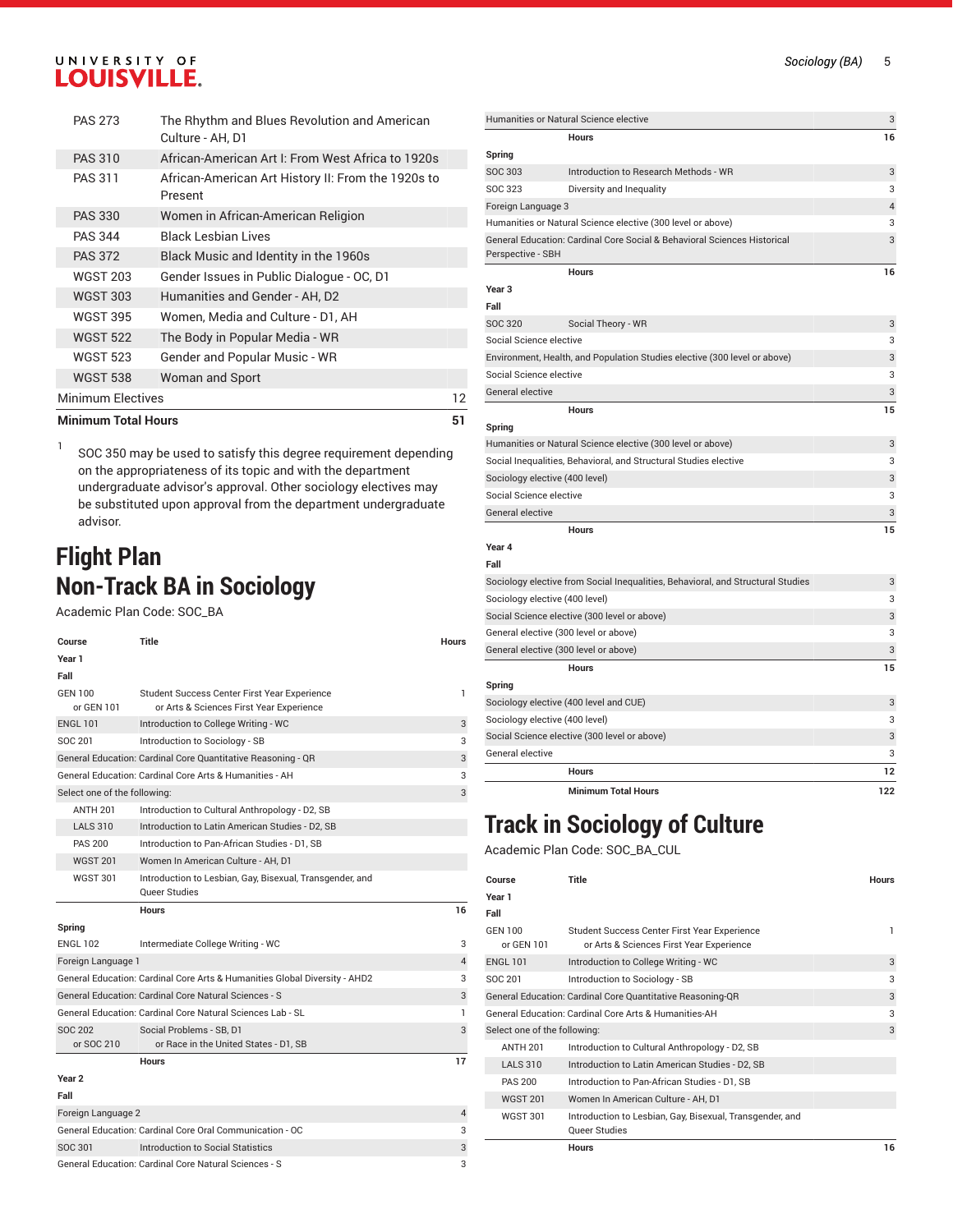400-level Sociology elective  $^3$ 

### **Spring**

|                                                                 | <b>Hours</b>                                                        |   |
|-----------------------------------------------------------------|---------------------------------------------------------------------|---|
| or SOC 210                                                      | or Race in the United States - D1, SB                               |   |
| SOC 202                                                         | Social Problems - SB, D1                                            |   |
| <b>General Education: Cardinal Core Natural Sciences Lab-SL</b> |                                                                     |   |
|                                                                 | General Education: Cardinal Core Natural Sciences-S                 | 3 |
|                                                                 | General Education: Cardinal Core Arts & Humanities Global Diversity | 3 |
| Foreign Language 1                                              |                                                                     |   |
| <b>ENGL 102</b>                                                 | Intermediate College Writing - WC                                   | 3 |

#### **Year 2**

| Fall                                                      |                                                                           |    |
|-----------------------------------------------------------|---------------------------------------------------------------------------|----|
| Foreign Language 2                                        |                                                                           | 4  |
|                                                           | General Education: Cardinal Core Oral Communication-OC                    | 3  |
| SOC 301                                                   | Introduction to Social Statistics                                         | 3  |
|                                                           | General Education: Cardinal Core Natural Sciences-S                       | 3  |
| Select one of the following:                              |                                                                           | 3  |
| <b>ANTH 201</b>                                           | Introduction to Cultural Anthropology - D2, SB                            |    |
| <b>LALS 310</b>                                           | Introduction to Latin American Studies - D2, SB                           |    |
| <b>PAS 200</b>                                            | Introduction to Pan-African Studies - D1, SB                              |    |
| <b>WGST 201</b>                                           | Women In American Culture - AH, D1                                        |    |
| <b>WGST 301</b>                                           | Introduction to Lesbian, Gay, Bisexual, Transgender, and<br>Queer Studies |    |
|                                                           | <b>Hours</b>                                                              | 16 |
| Spring                                                    |                                                                           |    |
| SOC 303                                                   | Introduction to Research Methods - WR                                     | 3  |
| SOC 323                                                   | Diversity and Inequality                                                  | 3  |
| Foreign Language 3                                        |                                                                           | 4  |
|                                                           | Humanities or Natural Sciences elective                                   | 3  |
|                                                           | General Education: Cardinal Core Social & Behavioral Sciences Historical  | 3  |
| Perspective-SBH                                           |                                                                           |    |
|                                                           | <b>Hours</b>                                                              | 16 |
| Year <sub>3</sub>                                         |                                                                           |    |
| Fall                                                      |                                                                           |    |
| SOC 320                                                   | Social Theory - WR                                                        | 3  |
|                                                           | Humanities or Natural Sciences elective (300 level or above)              | 3  |
| Sociology elective                                        |                                                                           | 3  |
| Social Science elective                                   |                                                                           | 3  |
| Social Science elective <sup>2</sup>                      |                                                                           | 3  |
| Social Science elective <sup>2</sup>                      |                                                                           | 3  |
|                                                           | <b>Hours</b>                                                              | 18 |
| Spring                                                    |                                                                           |    |
|                                                           | Humanities or Natural Sciences elective (300 level or above)              | 3  |
| Sociology elective <sup>1</sup>                           |                                                                           | 3  |
| 400-level Sociology elective 3                            |                                                                           | 3  |
|                                                           | Social Science elective (300 level or above) <sup>2</sup>                 | 3  |
| <b>General elective</b>                                   |                                                                           | 3  |
|                                                           | <b>Hours</b>                                                              | 15 |
| Year 4                                                    |                                                                           |    |
| Fall                                                      |                                                                           |    |
| Sociology elective <sup>1</sup>                           |                                                                           | 3  |
| 400-level Sociology elective 3                            |                                                                           | 3  |
| Social Science elective (300 level or above) <sup>2</sup> |                                                                           | 3  |
|                                                           | General elective (300 level or above)                                     | 3  |
|                                                           | <b>Hours</b>                                                              | 12 |
| Spring                                                    |                                                                           |    |
|                                                           | 400-level Sociology elective and CUE <sup>3</sup>                         | 3  |

General elective 3 General elective 3

> **Hours 12 Minimum Total Hours 122**

- *Sociology (BA)* 6
- This elective must be chosen from among the following courses: SOC 305, SOC 325, SOC 327, SOC 329, SOC 344, SOC 346, SOC 350 (if the topic is related to the sociology of culture), SOC 374 or SOC 380. Other electives may be substituted with approval from the undergraduate advisor.
- 2 This elective must be selected from among the following: ANTH 205, ANTH 309, ANTH 310, ANTH 318, ANTH 320, ANTH 321, ANTH 328, ANTH 331, ANTH 332, ANTH 334, ANTH 339, ANTH 340, ANTH 343,COMM 433, COMM 435, GEOG 324, PAS 214, PAS 272, PAS 273, PAS 310, PAS 311, PAS 330, PAS 344, PAS 372, WGST 201, WGST 303, WGST 395, WGST 522, WGST 523, or WGST 538.
- 3 This elective must be chosen from among the following: SOC 415, SOC 420, SOC 425, SOC 450 (if the topic is related to sociology of culture), SOC 454, SOC 455, SOC 464, SOC 470, or SOC 472. Other electives may be substituted with approval from the undergraduate advisor.

# **Track in Diversity and Inequality**

Academic Plan Code: SOC\_BA\_DIN

1

3

| Course                       | Title                                                                                    | Hours          |
|------------------------------|------------------------------------------------------------------------------------------|----------------|
| Year 1                       |                                                                                          |                |
| Fall                         |                                                                                          |                |
| <b>GEN 100</b><br>or GEN 101 | Student Success Center First Year Experience<br>or Arts & Sciences First Year Experience | 1              |
| <b>ENGL 101</b>              | Introduction to College Writing - WC                                                     | 3              |
| SOC 201                      | Introduction to Sociology - SB                                                           | 3              |
|                              | General Education: Cardinal Core Quantitative Reasoning-QR                               | 3              |
|                              | General Education: Cardinal Core Arts & Humanities-AH                                    | 3              |
| Select one of the following: |                                                                                          | 3              |
| <b>ANTH 201</b>              | Introduction to Cultural Anthropology - D2, SB                                           |                |
| <b>LALS 310</b>              | Introduction to Latin American Studies - D2, SB                                          |                |
| <b>PAS 200</b>               | Introduction to Pan-African Studies - D1, SB                                             |                |
| <b>WGST 201</b>              | Women In American Culture - AH. D1                                                       |                |
| <b>WGST 301</b>              | Introduction to Lesbian, Gay, Bisexual, Transgender, and<br><b>Queer Studies</b>         |                |
|                              | <b>Hours</b>                                                                             | 16             |
| Spring                       |                                                                                          |                |
| <b>ENGL 102</b>              | Intermediate College Writing - WC                                                        | 3              |
| Foreign Language 1           |                                                                                          | 4              |
|                              | General Education: Cardinal Core Arts & Humanities Global Diversity-AHD2                 | 3              |
|                              | General Education: Cardinal Core Natural Sciences-S                                      | 3              |
|                              | General Education: Cardinal Core Natural Sciences Lab-SL                                 | 1              |
| <b>SOC 202</b>               | Social Problems - SB, D1                                                                 | 3              |
| or SOC 210                   | or Race in the United States - D1, SB                                                    |                |
|                              | <b>Hours</b>                                                                             | 17             |
| Year <sub>2</sub>            |                                                                                          |                |
| Fall                         |                                                                                          |                |
| Foreign Language 2           |                                                                                          | $\overline{4}$ |
|                              | General Education: Cardinal Core Oral Communication-OC                                   | 3              |
| SOC 301                      | Introduction to Social Statistics                                                        | 3              |
|                              | General Education: Cardinal Core Natural Sciences-S                                      | 3              |
| Select one of the following: |                                                                                          | 3              |
| <b>ANTH 201</b>              | Introduction to Cultural Anthropology - D2, SB                                           |                |
| <b>LALS 310</b>              | Introduction to Latin American Studies - D2, SB                                          |                |
| <b>PAS 200</b>               | Introduction to Pan-African Studies - D1, SB                                             |                |
| <b>WGST 201</b>              | Women In American Culture - AH, D1                                                       |                |
| <b>WGST 301</b>              | Introduction to Lesbian, Gay, Bisexual, Transgender, and<br>Queer Studies                |                |
|                              | <b>Hours</b>                                                                             | 16             |
| Spring                       |                                                                                          |                |
| SOC 303                      | Introduction to Research Methods - WR                                                    | 3              |